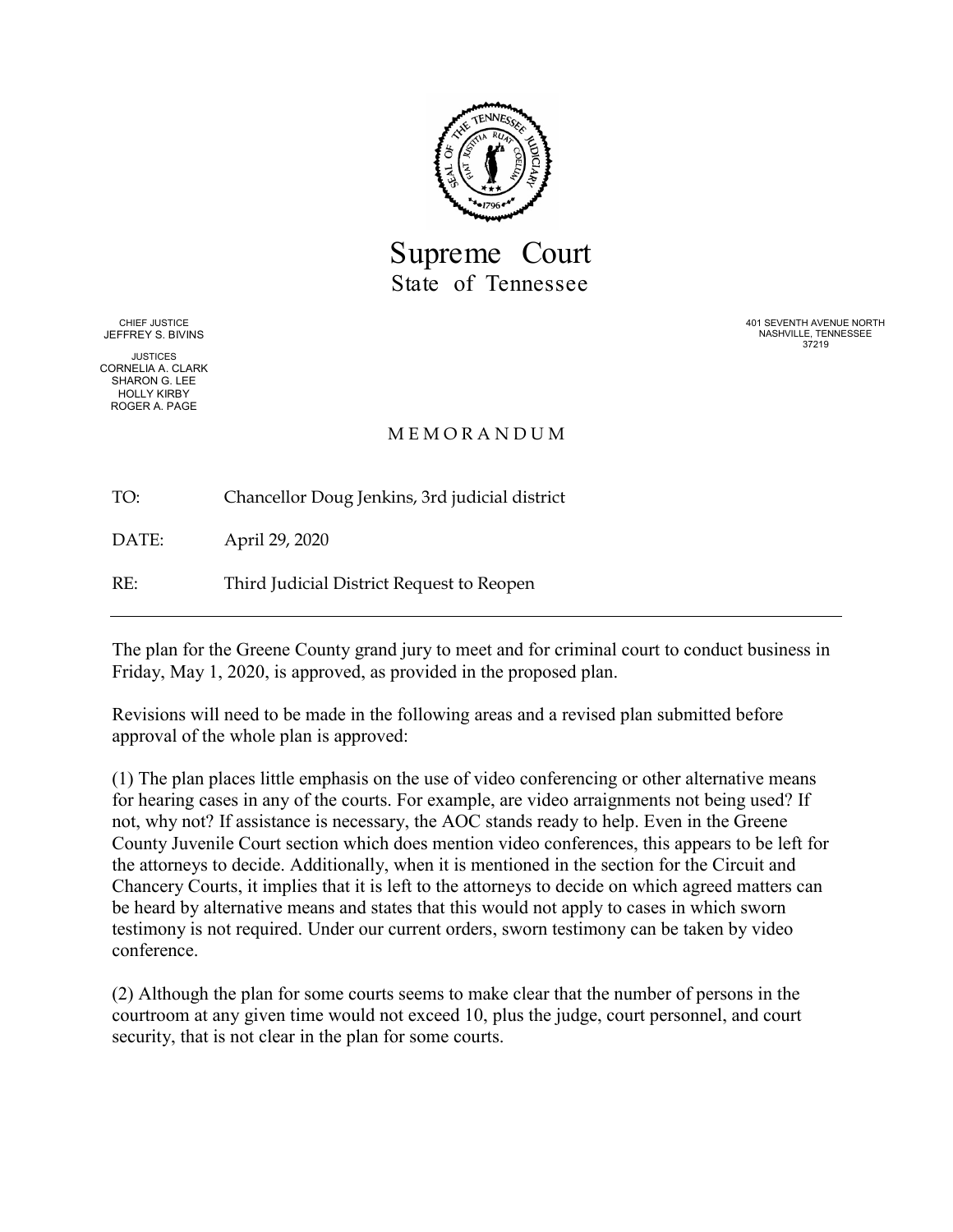(3) The plan for the criminal courts in each county is almost verbatim, with the exception of the date of the grand jury meeting. Yet, the first paragraph contemplates the grand jury and court occurring on May 1, 2020, for each county. Is that really the case? Likewise, May 7 and 8 are cited as arraignment days in all counties. Are May 7 and 8 really arraignment days in all counties even though the grand jury date is after those dates?

(4) The Hancock County General Sessions and Juvenile Court plan needs more information.

(5) The Hawkins County General Sessions and Juvenile plan should provide for staggered hearing times, along with limiting the number of people in the courtroom at one time, regardless of the size of the docket.

(6) With regard to municipal courts, the plan should include allowing an attorney representing any litigant to be present in the courtroom if any litigant has an attorney.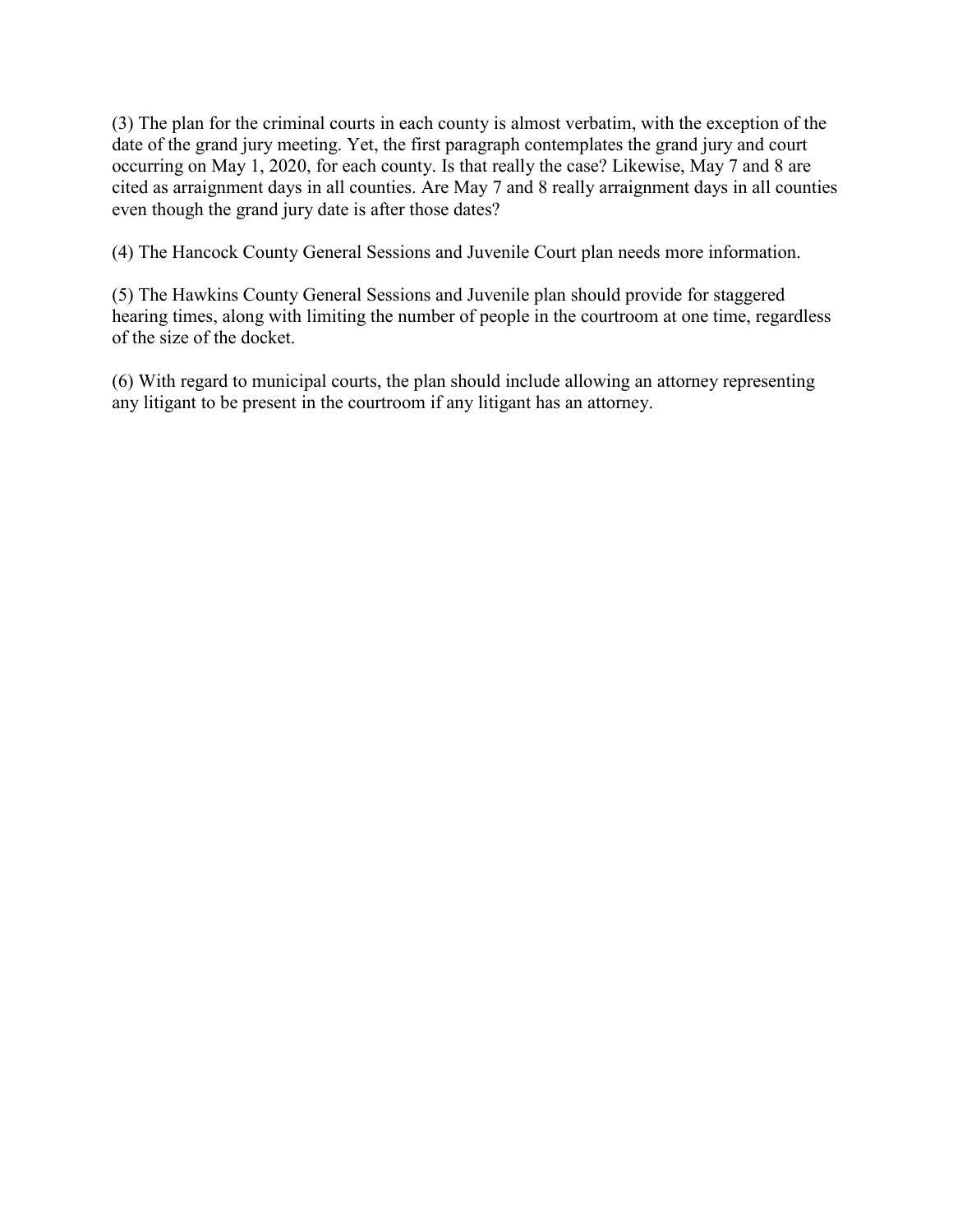## PLAN FOR REOPENING

### **THE**

# COURTS OF THE

## THIRD JUDICIAL DISTRICT\*

*\* Greene, Hamblen, Hancock, and Hawkins Counties*

# *TARGET DATE TO REOPEN MONDAY, MAY 4, 2020 GREENE COUNTY MAY 1, 2020*

*Submitted by: Douglas T. Jenkins Chancellor, Presiding Judge Third Judicial District*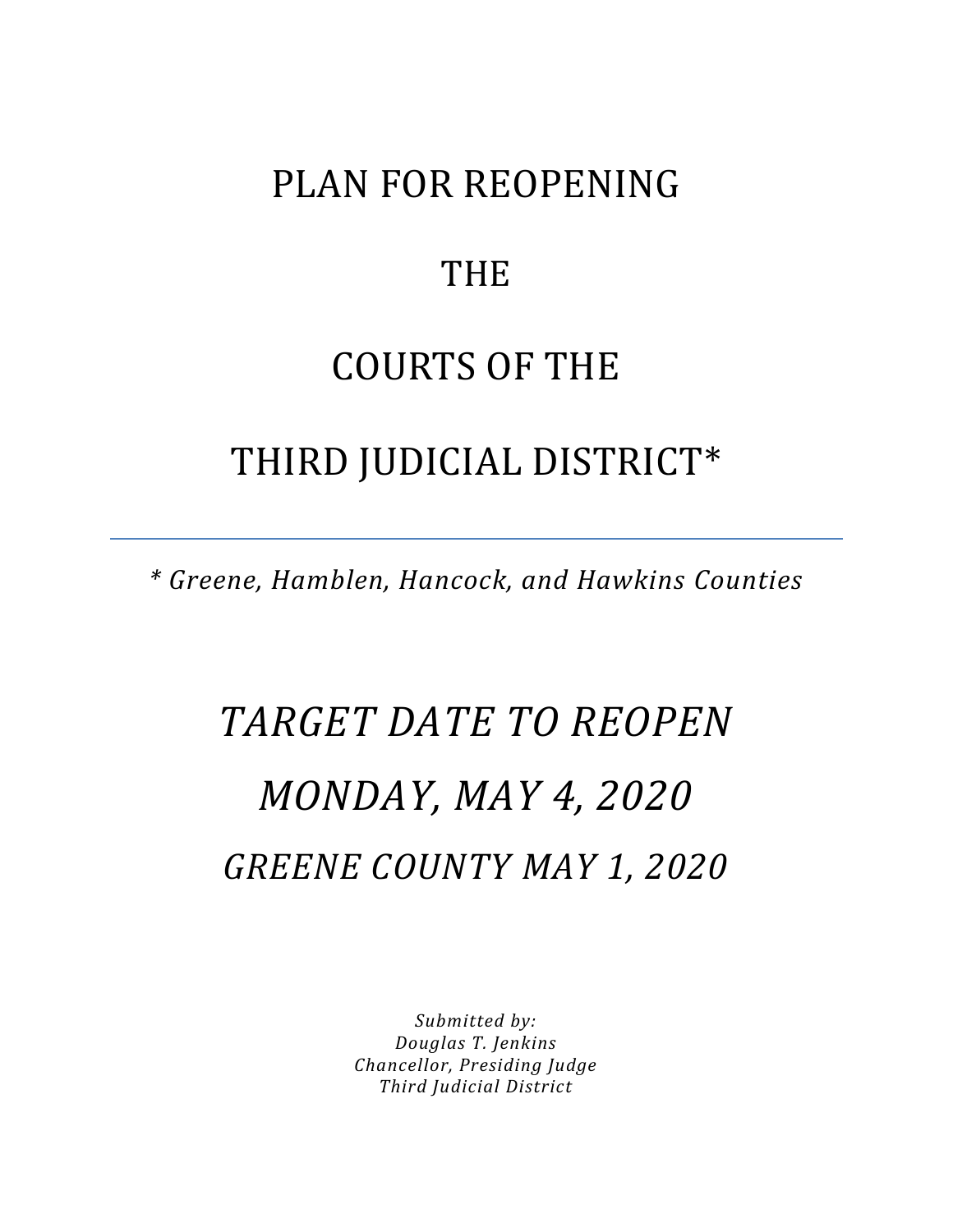I. DISTRICT-WIDE REQUIREMENTS FOR IN-PERSON COURT HEARINGS IN CIRCUIT COURTS, CHANCERY COURTS, CRIMINAL COURTS, SESSIONS COURTS, and JUVENILE COURTS

A. Each Court has been asked to submit its own reopen criteria; however, the following requirements will be observed in all counties (some may be repeated in the following report, but are placed for convenience):

B. Limit public access to the courthouses to one entrance. At that one entrance, courthouse security personnel (where practicable) will be armed with no contact thermometers where someone's temperature may be taken with a beam to the forehead. Anyone with a fever greater than 100.4 would be turned away. Also, allowing the security personnel to ask questions to those attempting to enter the courthouse about their health situation- fever, cough, etc. Anyone with COVID 19 symptoms could be turned away.

C. No jury trials until further order of the Supreme Court;

D. Require proper social distancing and sanitary observances for those waiting on incourt proceedings.

II. GREENE

A. GENERAL SESSIONS & JUVENILE COURT- TARGET OPENING MAY 1, 2020

1. On Sessions – Criminal Days, only 5 Defendants (who are not in Jail) will be permitted into the Courtroom at one time. Each Defendant may be accompanied by his/her lawyer but no one else;

2. Defendants & Witnesses will "check in" with Security and then wait outside the Courthouse until their name is called to enter;

3. If a Defendant or Witness wants to wait in their car, they can. They DO NOT need to return Home/Leave unless the Attorneys and the Judge agree that they can leave and return at a later time;

4. Attorneys can be in Courtroom only when his/her client is in the Courtroom. Additionally, Law Enforcement Officers can be in the Courtroom only when his/her case is being heard. Under the recommended guidelines, we are trying to limit the number of people in the Courtroom at one time;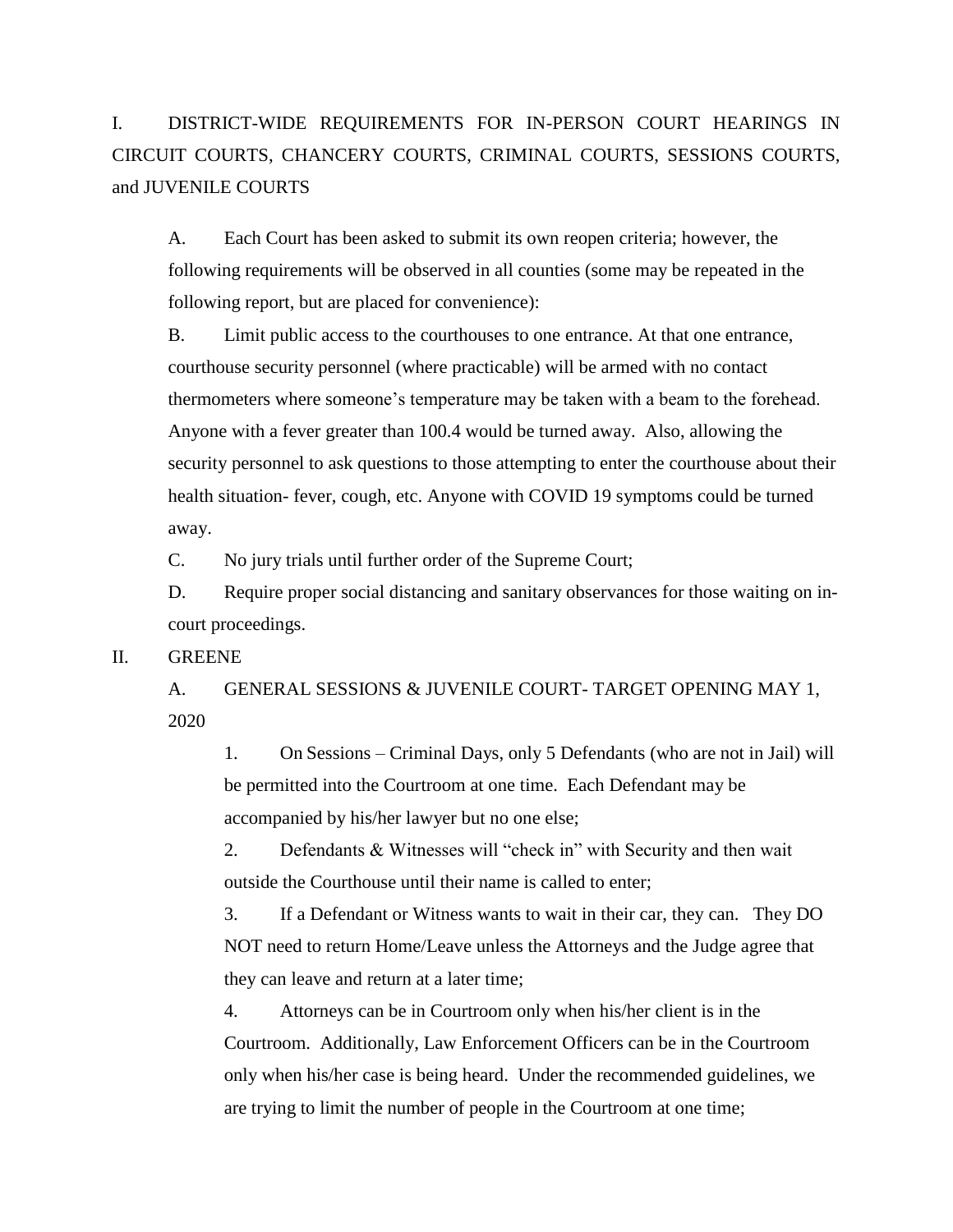5. Once in the Courtroom, Defendants will be permitted to sit only in designated spaces on the benches. These spaces have been spaced around the courtroom to abide by physical distancing recommendations and are marked with a yellow paper;

6. Probation Officers will sign up Defendants who are not in custody in the hallway of the Courthouse;

7. On Juvenile Days, the parties, witnesses, and DCS Workers will need to "check in" with Security or Juvenile Court Staff. Once they "checked in" they will wait outside the Courthouse until their particular case is called. Only the parties to the case, their attorneys and DCS workers will be allowed into the Courthouse when the case is called. If witnesses will be needed for a hearing, the witnesses will wait outside the Courthouse until called in to testify;

8. For Juvenile Cases, the attorneys are encouraged to discuss if a particular case is one that can be heard by "video". If so, the attorneys shall contact Juvenile Court staff at least 24 hours in advance of the hearing to set up the conference. DCS has made the arrangements for the video conference on the hearings we have held thus far;

9. If individuals wish to wear masks and gloves they are permitted to do so. They will need to bring their own as the Courthouse does not have the resources to provide them;

#### B. CRIMINAL COURT:

1. May 1, 2020 is traditionally announcement day for Attorneys and Defendants. The Defendants in person appearance has been suspended with Attorneys and making a disposition announcement to the Court by fax or e-mail to the Clerk or Judge. The Judge will be available for announcements on May 1, 2020 at 9:00AM in the Chancery Courtroom while the Grand Jury meets in the Criminal Courtroom;

2. Jury trials previously scheduled will be rescheduled after July 3, 2020;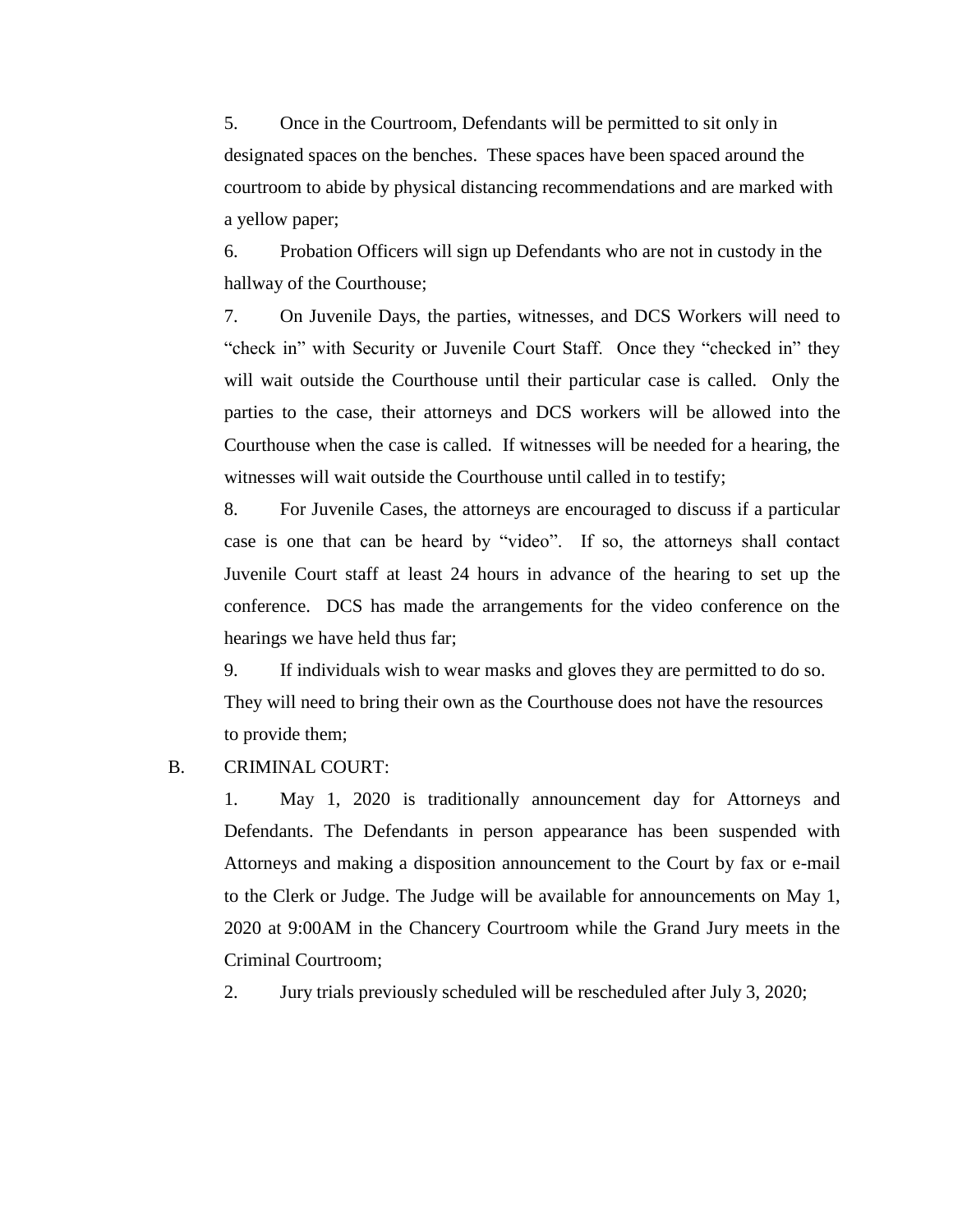3. May 7, 2020 is an Arraignment day for Defendants that are incarcerated. The Attorneys can waive Arraignment and have the case set for trial without the Defendant being brought to Court. If an attorney requests an in person proceeding, then the court will hear them on a two at a time basis in the Courtroom. Where one is at the podium, while the other will be waiting on the side bench;

4. May 8, 2020 is an Arraignment day for Defendants on bond. There is normally a large crowd at the Courthouse. To alleviate the crowd, the Court Security will have a copy of the docket. If the Defendant has not been indicted, then they will not enter the Courthouse. Each Defendant will be given an appearance date of July 3, 2020 at 9:00 AM for an Arraignment. If the Defendant requests counsel, then they will be given an Affidavit of Indigency form to fill out and return to the Court Clerk for appointment of counsel;

5. The Public Defender, Appointed Attorneys and Retained Attorneys are encouraged to keep their clients informed on all dates and matters before the Court. Attorneys can waive Arraignment and schedule court dates without their clients being present;

6. For Arraignments or other in person appearances, the Defendants will be allowed to enter the Courtroom on a two at a time basis. One Defendant will be at the podium while the other waits on the side bench. Masks, cloth coverings and hand sanitizer are encouraged;

7. The podium will be sprayed with disinfectant after each appearance by court personnel;

8. The Court will schedule several plea days throughout the month. This will alleviate large crowds and will allow the court to handle no more than two cases at a time with a limited number of people in the Courthouse on a partial day. A limited crowd will also allow the court security and other personnel to be mindful of safety procedures;

9. The Court will only allow only parties to the case or essential individuals to the case to enter the Courtroom.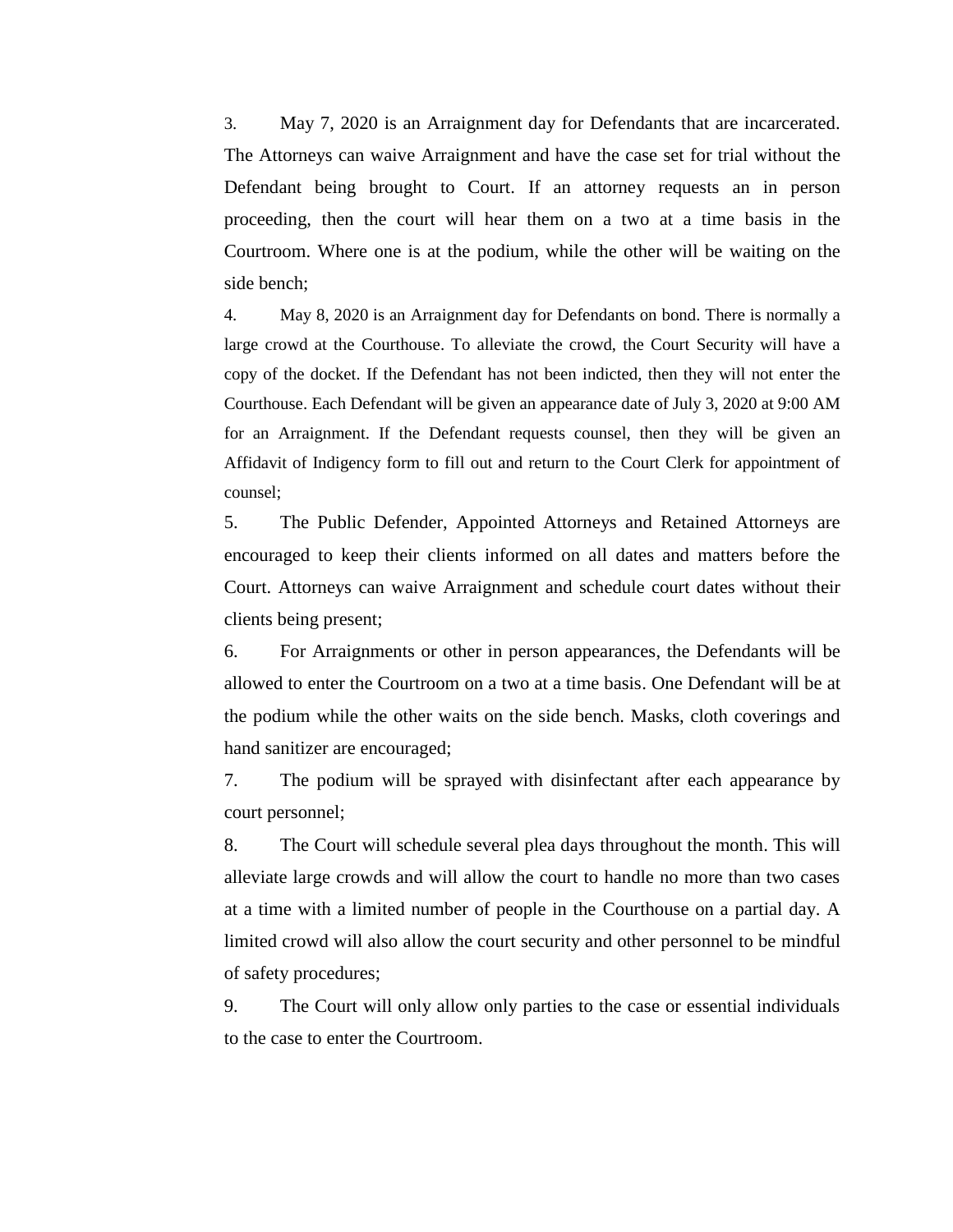C. GRAND JURY- requested for May 1, 2020. The following extra precautions are to be taken to benefit jurors and other justice system staff during the COVID-19 pandemic to ensure safety for all:

1. Location changed to provide social distancing room for all 12 jurors, foreperson, and District Attorney during all testimony;

2. A digital temperature check was conducted by Sheriff's Office staff of all members present and interacting with jurors;

3. New supplies such as pens and notepads were ordered and left sealed for a waiting period since it has been reported the virus does not survive on surfaces longer than 7 days;

4. Jurors will be provided gloves, hand sanitizer, sanitizing spray and wipes during the grand jury meeting;

5. Courtroom where jurors are meeting will receive extra cleaning and sanitizing;

6. Lunch provided will be given extra directives such as: Gloves worn at all times. Cardboard delivery boxes are sanitized and sealed. Delivery workers change gloves multiple times to prevent cross contamination. Each meal is individually boxed. Each drink is individually sealed;

7. Jurors are encouraged to bring their own coffee cups, to avoid those that may have been sitting out in the open;

8. Jurors are offered sealed individual bottles of water as needed;

9. Separate signing stations are established so that paperwork was not passed thru multiple hands;

10. At the signing stations, jurors are to bring their new pen for the day and wear gloves when touching paperwork that is handled by others;

11. Jurors were always reminded to remain socially distant when at signing stations and on breaks;

12. After the grand jury: pens, notepads and other supplies used were sanitized and stored sealed for 2 weeks or until the next grand jury session. Those supplies will not be available for others to use;

13. Alternate jurors will be on standby by telephone, to reduce jurors in attendance, if the need arises to use them.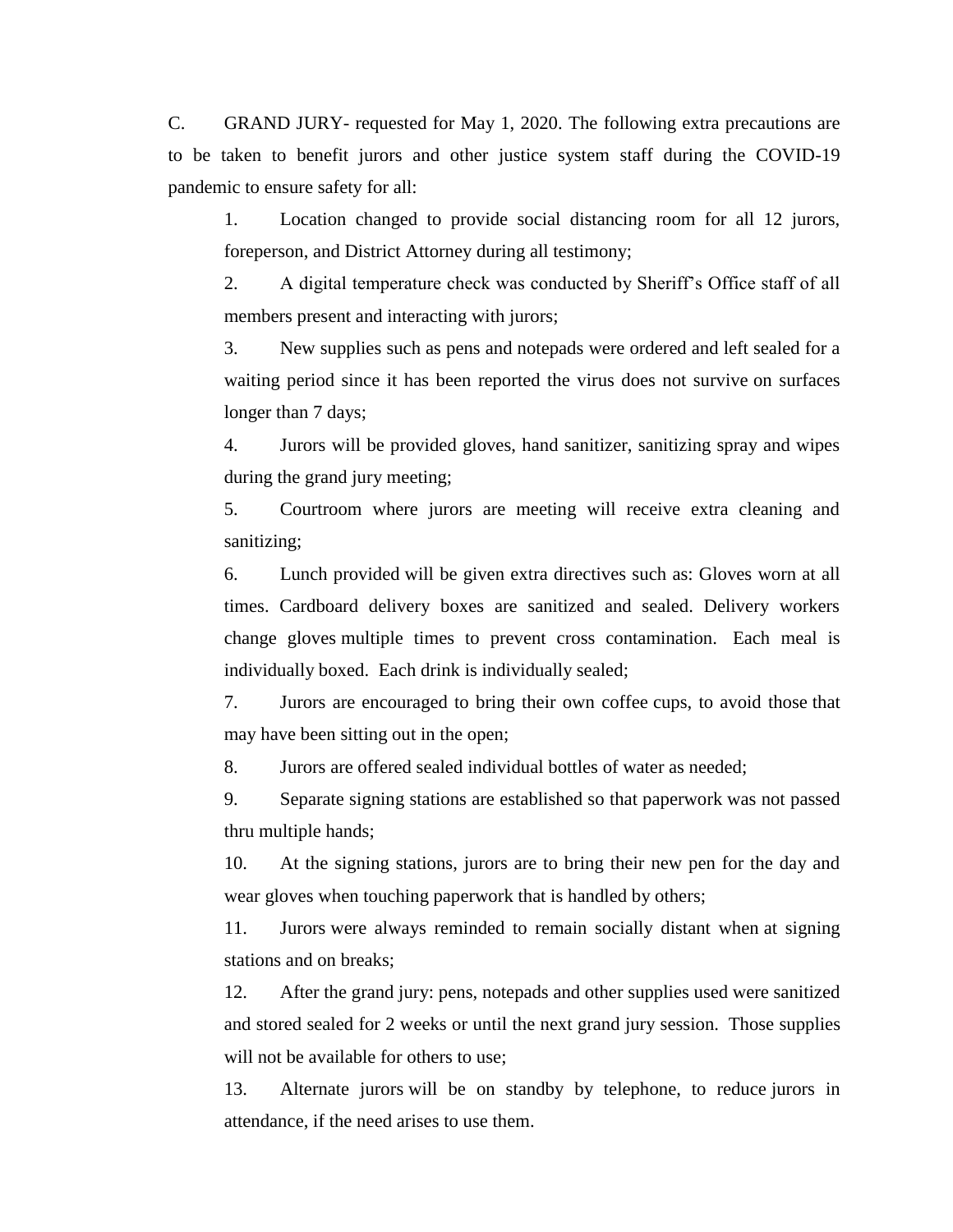#### D. CIRCUIT & CHANCERY COURT

- 1. Limitation of the number of persons in the courtroom and hallways;
- 2. Staggering of cases and hearing times;

3. Maintaining of social distancing in the courthouse and in the courtroom, and handling of witnesses (e.g., having witnesses remain in their vehicles or placing them in separate rooms);

4. The use of personal protection such as face masks, as well as appropriate use of disinfectants to protect court personnel and the public;

5. Allowing agreed matters or contested matters that do not require sworn testimony to be handled via telephone, teleconferencing, email, video conferencing or other means that do not involve in-person contact.

#### E. MUNICIPAL COURTS

1. Greeneville Municipal Court meets weekly in a large room in downtown Greeneville and has no dedicated parking lot. Social distancing will be observed by having an officer present at the entry door at all times who will collect the cell phone numbers of persons appearing and will call them into the courtroom in groups of 5. Chairs will be placed in the courtroom with a space of at least 6 feet between and around each chair.

2. Baileyton, Tusculum & Mosheim Municipal Courts meet monthly in smaller rooms, and they have dedicated parking lots. Social distancing will be observed by having an officer present at the entry door at all times who will collect the cell phone numbers of persons appearing and will call them into the courtroom individually at the time their case is called.

3. Rules for all courts will be that no other person will be allowed to accompany the person charged, and any witnesses will wait in their cars until called. If any person appears to be or states that they are ill, the officer at the door will reschedule that case to a later date.

#### III. HAMBLEN

#### A. GENERAL SESSIONS & JUVENILE COURT

1. All litigants will be required to wait outside of the justice center building after they check in with the court security officer who will be at the entrance. The officer will note their presence and write down their phone number so that they can be contacted when their case is ready to be heard;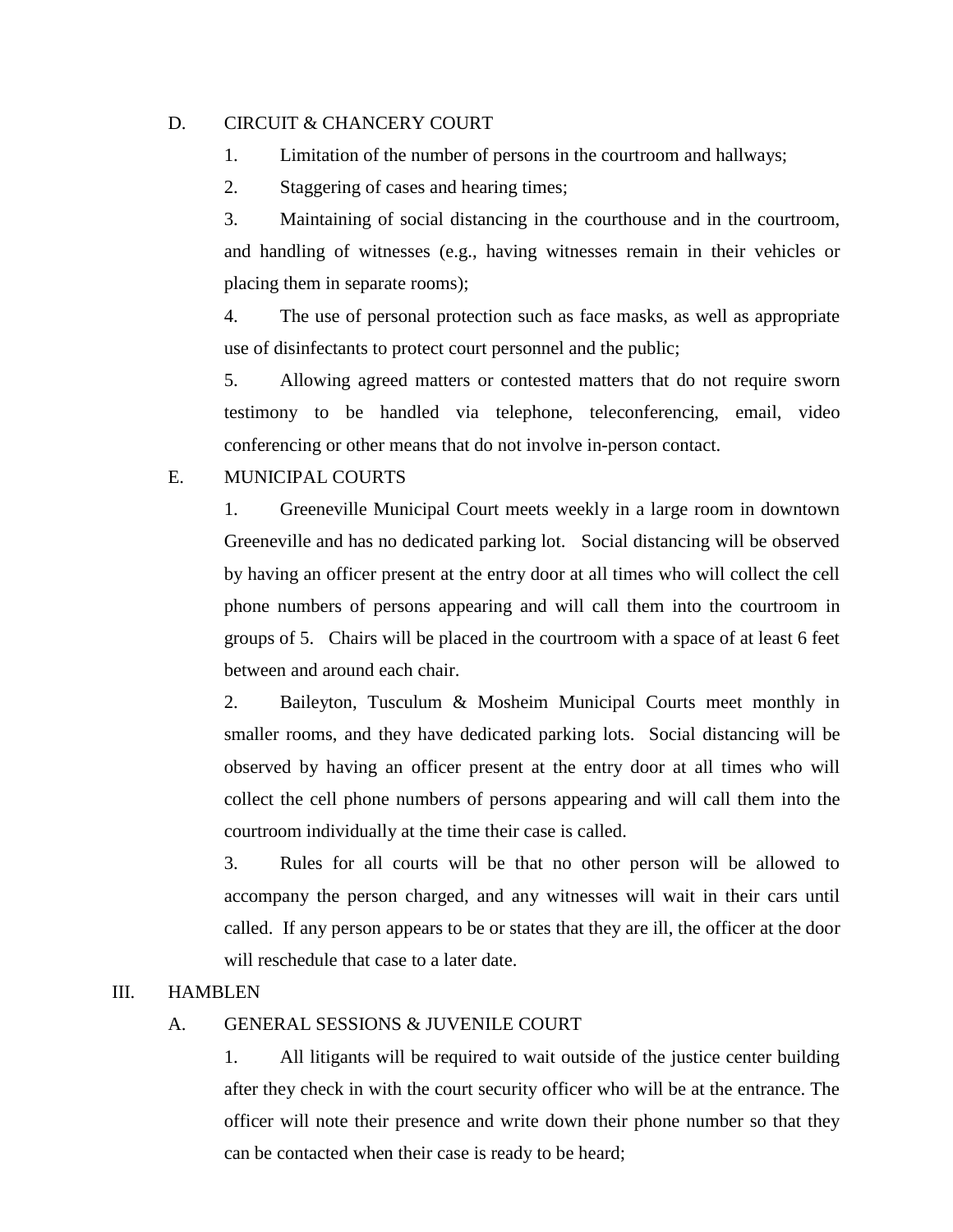2. The public defenders and the district attorneys will discuss all of the pending cases outside of the courtroom and most likely outside of the building and only bring the litigants in when the case is ready;

3. Litigants in the courtroom will be positioned so that they are no closer than 10 feet apart;

4. Hand sanitizer will be placed at the council table and throughout the courtroom;

5. The use of masks.

B. CRIMINAL COURT

1. May 1, 2020 is traditionally announcement day for Attorneys and Defendants. The Defendants in person appearance has been suspended with Attorneys and making a disposition announcement to the Court by fax or e-mail to the Clerk or Judge. The Judge will be available for announcements on May 1, 2020 at 9:00AM in the Chancery Courtroom while the Grand Jury meets in the Criminal Courtroom;

2. Jury trials previously scheduled will be rescheduled after July 3, 2020;

3. May 7, 2020 is an Arraignment day for Defendants that are incarcerated. The Attorneys can waive Arraignment and have the case set for trial without the Defendant being brought to Court. If an attorney requests an in person proceeding, then the court will hear them on a two at a time basis in the Courtroom. Where one is at the podium, while the other will be waiting on the side bench;

4. May 8, 2020 is an Arraignment day for Defendants on bond. There is normally a large crowd at the Courthouse. To alleviate the crowd, the Court Security will have a copy of the docket. If the Defendant has not been indicted, then they will not enter the Courthouse. Each Defendant will be given an appearance date of July 3, 2020 at 9:00 AM for an Arraignment. If the Defendant requests counsel, then they will be given an Affidavit of Indigency form to fill out and return to the Court Clerk for appointment of counsel;

5. The Public Defender, Appointed Attorneys and Retained Attorneys are encouraged to keep their clients informed on all dates and matters before the Court. Attorneys can waive Arraignment and schedule court dates without their clients being present;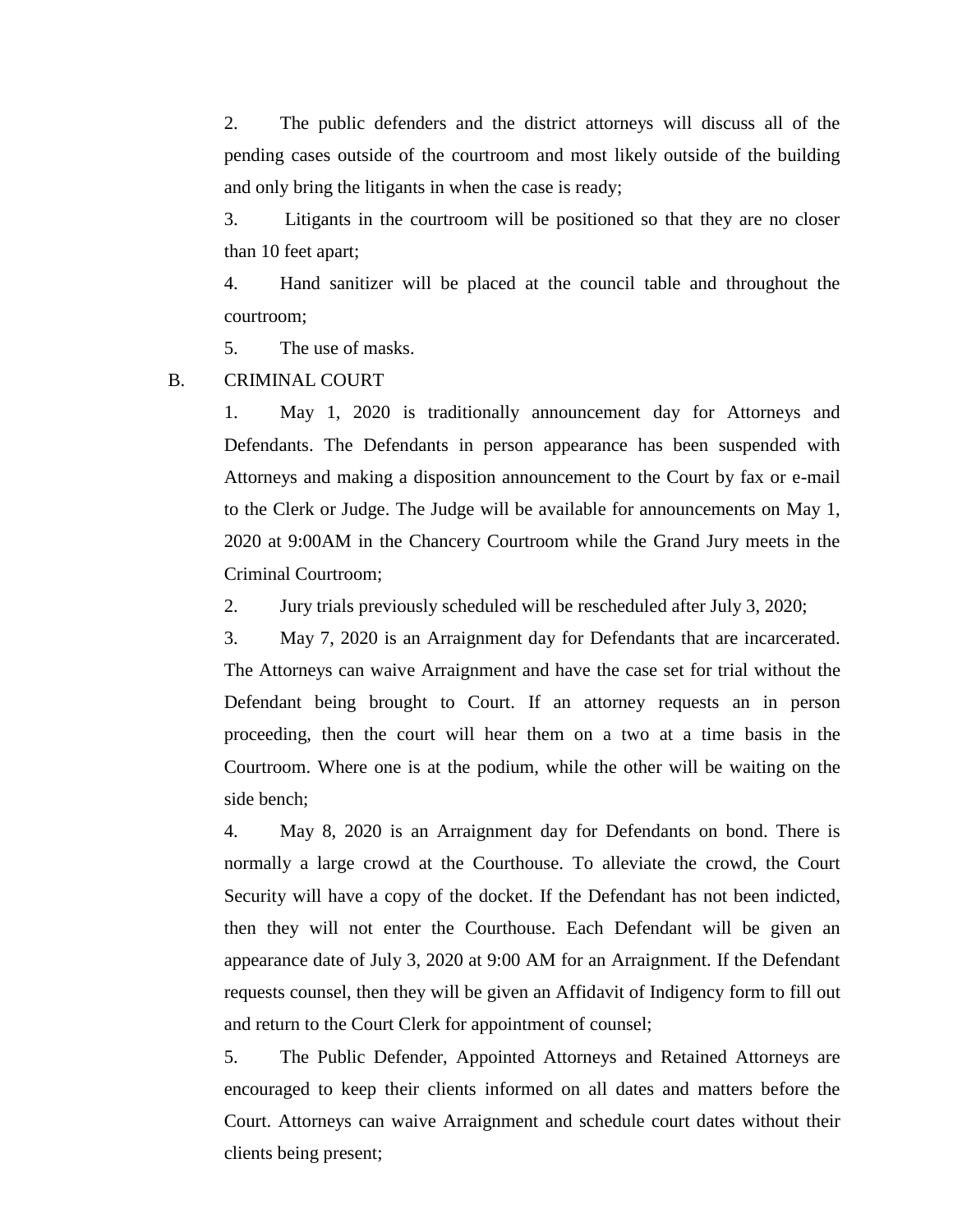6. For Arraignments or other in person appearances, the Defendants will be allowed to enter the Courtroom on a two at a time basis. One Defendant will be at the podium while the other waits on the side bench. Masks, cloth coverings and hand sanitizer are encouraged;

7. The podium will be sprayed with disinfectant after each appearance by court personnel;

8. The Court will schedule several plea days throughout the month. This will alleviate large crowds and will allow the court to handle no more than two cases at a time with a limited number of people in the Courthouse on a partial day. A limited crowd will also allow the court security and other personnel to be mindful of safety procedures;

9. The Court will only allow only parties to the case or essential individuals to the case to enter the Courtroom.

C. GRAND JURY- requested for May 18, 2020. The following extra precautions are to be taken to benefit jurors and other justice system staff during the COVID-19 pandemic to ensure safety for all:

1. Location changed to provide social distancing room for all 12 jurors, foreperson, and District Attorney during all testimony;

2. A digital temperature check was conducted by staff of all members present and interacting with jurors;

3. New supplies such as pens and notepads were ordered and left sealed for a waiting period since it has been reported the virus does not survive on surfaces longer than 7 days;

4. Jurors will be provided gloves, hand sanitizer, and sanitizing wipes during the grand jury meeting;

5. Courtroom where jurors are meeting will receive extra cleaning and sanitizing;

6. Lunch provided will be given extra directives such as: Gloves worn at all times. Cardboard delivery boxes are sanitized and sealed. Delivery workers change gloves multiple times to prevent cross contamination. Each meal is individually boxed. Each drink is individually sealed;

7. Jurors are offered sealed individual bottles of water as needed;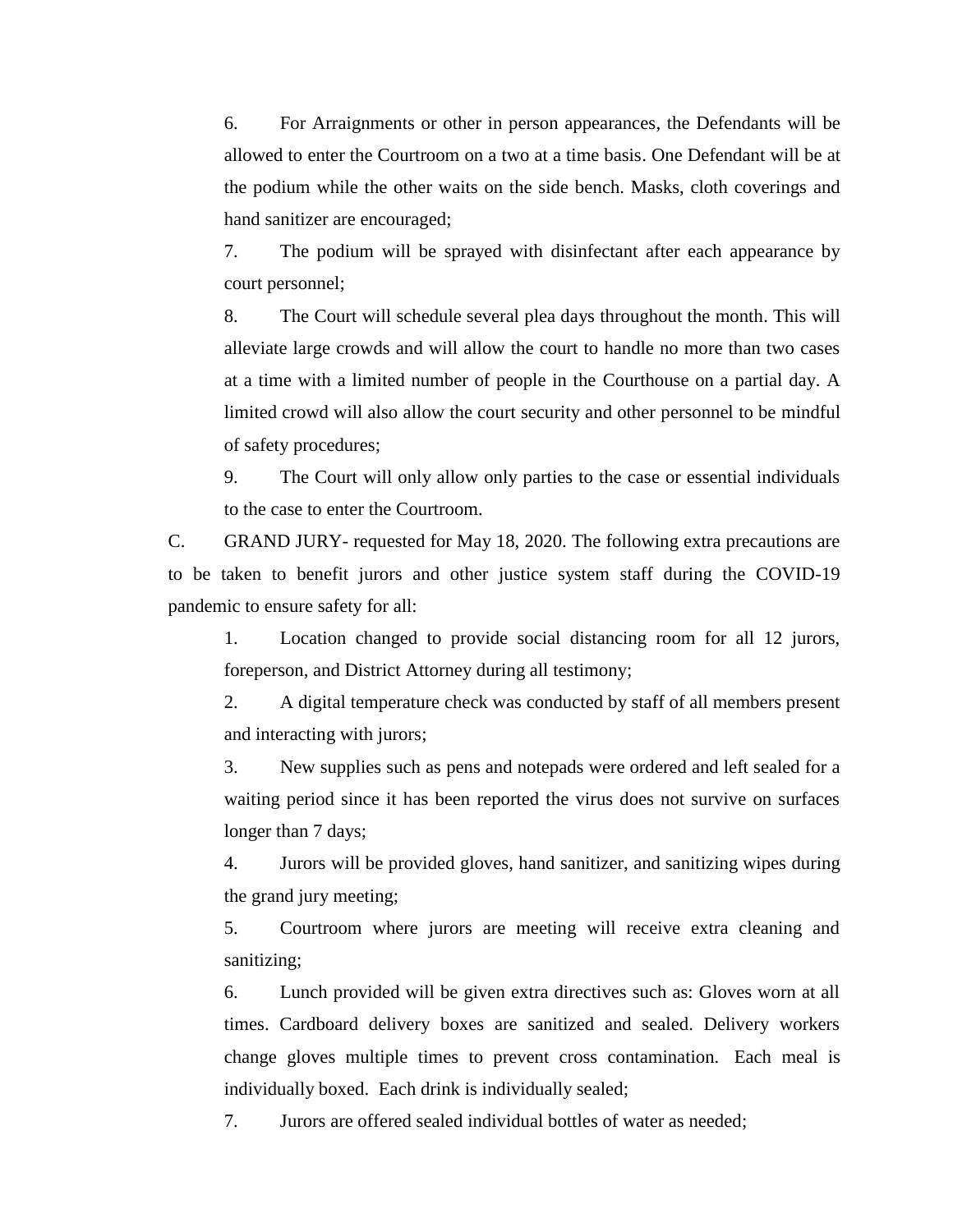8. Separate signing stations are established so that paperwork was not passed thru multiple hands;

9. At the signing stations, jurors are to bring their new pen for the day and wear gloves when touching paperwork that is handled by others;

10. Jurors were always reminded to remain socially distant when at signing stations and on breaks;

11. After the grand jury: pens, notepads and other supplies used were sanitized and stored sealed for 2 weeks or until the next grand jury session. Those supplies will not be available for others to use;

12. Alternate jurors will be on standby by telephone, to reduce jurors in attendance, if the need arises to use them;

13. Masks will be furnished to all jurors.

#### D. CIRCUIT & CHANCERY COURT

- 1. Limitation of the number of persons in the courtroom and hallways;
- 2. Staggering of cases and hearing times;

3. Maintaining of social distancing in the courthouse and in the courtroom, and handling of witnesses (e.g., having witnesses remain in their vehicles or placing them in separate rooms);

4. The use of personal protection such as face masks, as well as appropriate use of disinfectants to protect court personnel and the public;

5. Allowing agreed matters or contested matters that do not require sworn testimony to be handled via telephone, teleconferencing, email, video conferencing or other means that do not involve in-person contact.

E. MUNICIPAL COURTS- Court will reopen/resume on June 1, 2020. Only special settings with a limited number of 6 participants or less with appropriate social distancing may be scheduled before then.

#### IV. HANCOCK

#### A. GENERAL SESSIONS & JUVENILE COURT

- 1. Staggered docket;
- 2. Social distancing;
- 3. Selective entry.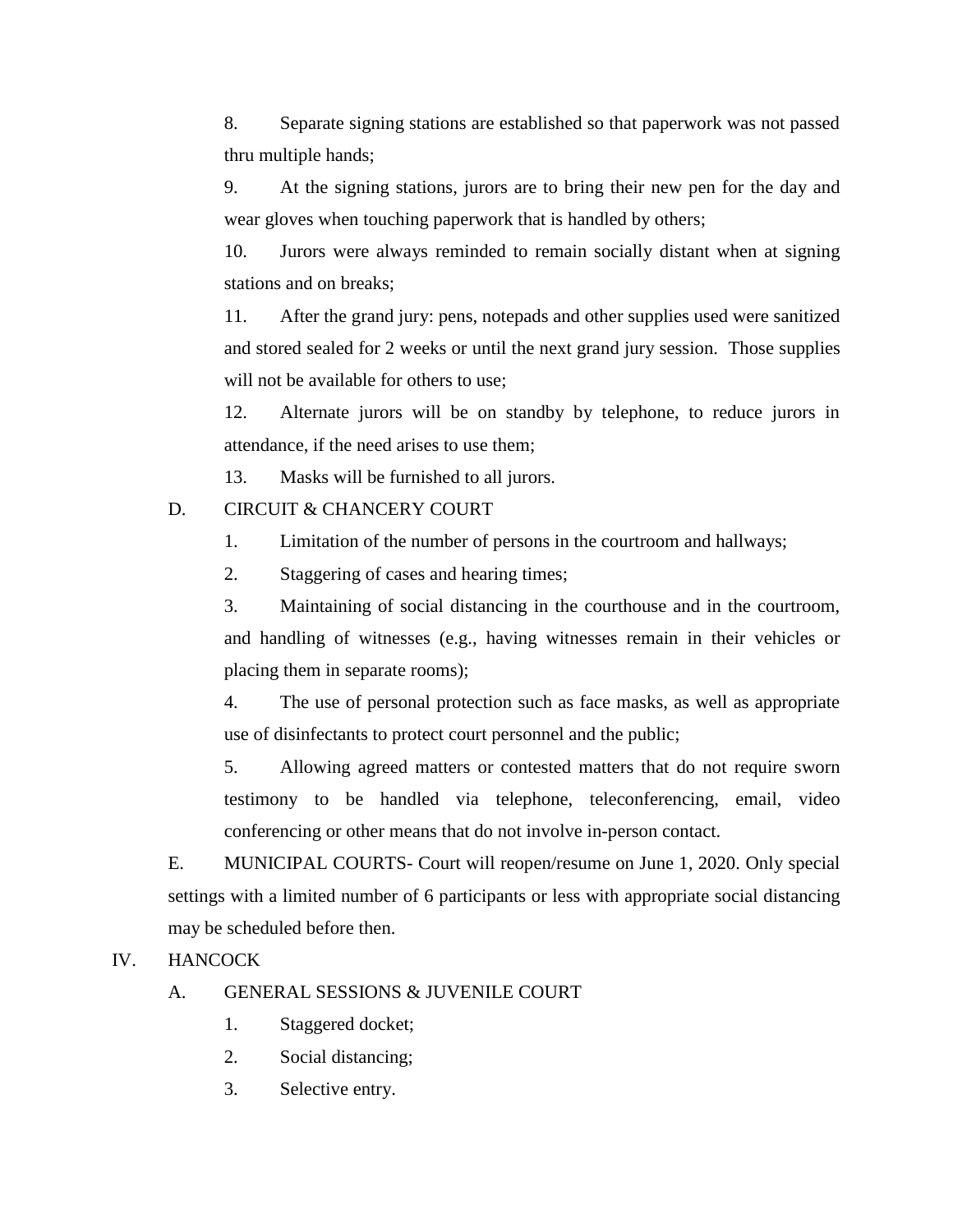#### B. CRIMINAL COURT

1. May 1, 2020 is traditionally announcement day for Attorneys and Defendants. The Defendants in person appearance has been suspended with Attorneys and making a disposition announcement to the Court by fax or e-mail to the Clerk or Judge. The Judge will be available for announcements on May 1, 2020 at 9:00AM in the Chancery Courtroom while the Grand Jury meets in the Criminal Courtroom;

2. Jury trials previously scheduled will be rescheduled after July 3, 2020;

3. May 7, 2020 is an Arraignment day for Defendants that are incarcerated. The Attorneys can waive Arraignment and have the case set for trial without the Defendant being brought to Court. If an attorney requests an in person proceeding, then the court will hear them on a two at a time basis in the Courtroom. Where one is at the podium, while the other will be waiting on the side bench;

4. May 8, 2020 is an Arraignment day for Defendants on bond. There is normally a large crowd at the Courthouse. To alleviate the crowd, the Court Security will have a copy of the docket. If the Defendant has not been indicted, then they will not enter the Courthouse. Each Defendant will be given an appearance date of July 3, 2020 at 9:00 AM for an Arraignment. If the Defendant requests counsel, then they will be given an Affidavit of Indigency form to fill out and return to the Court Clerk for appointment of counsel;

5. The Public Defender, Appointed Attorneys and Retained Attorneys are encouraged to keep their clients informed on all dates and matters before the Court. Attorneys can waive Arraignment and schedule court dates without their clients being present;

6. For Arraignments or other in person appearances, the Defendants will be allowed to enter the Courtroom on a two at a time basis. One Defendant will be at the podium while the other waits on the side bench. Masks, cloth coverings and hand sanitizer are encouraged;

7. The podium will be sprayed with disinfectant after each appearance by court personnel;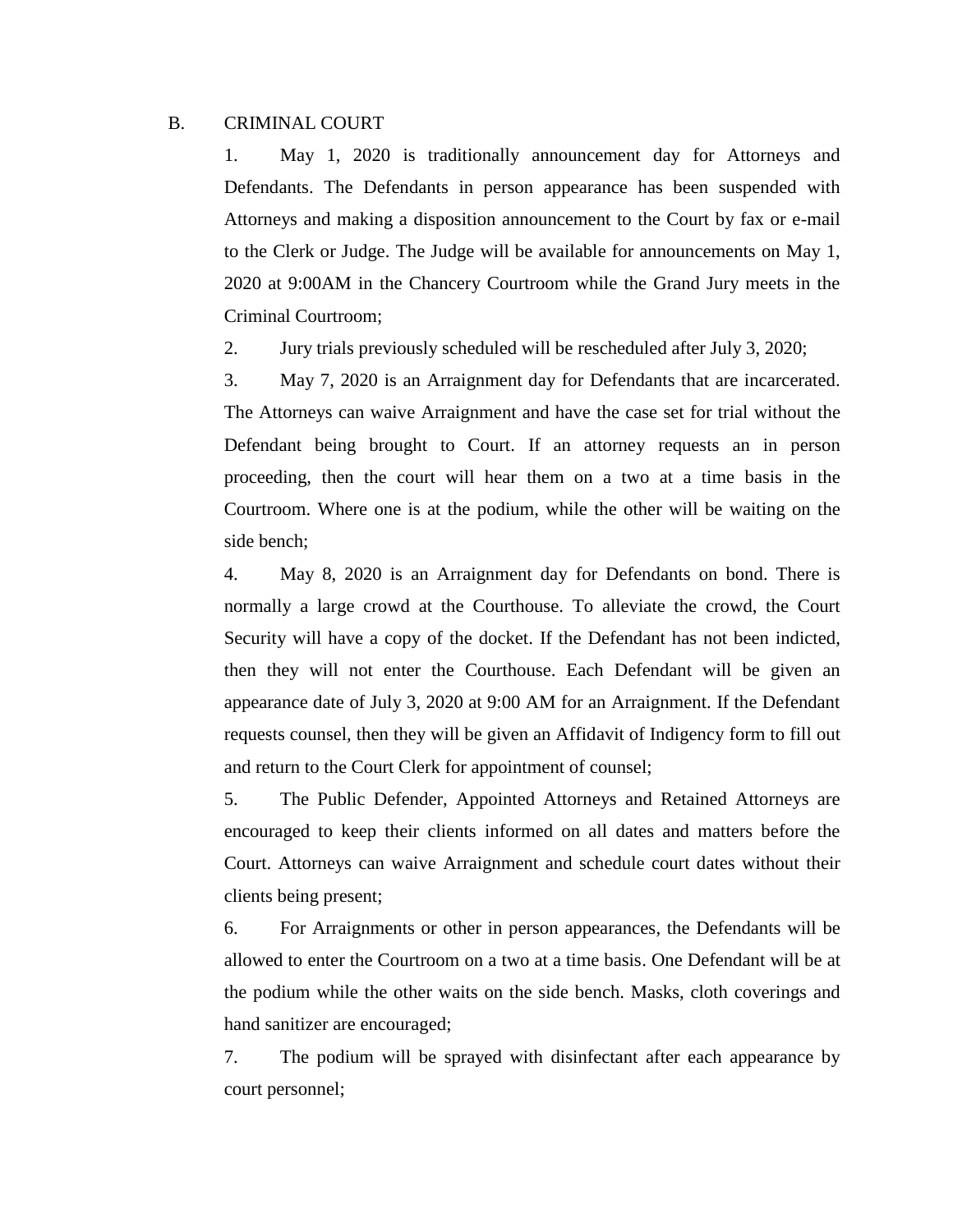8. The Court will schedule several plea days throughout the month. This will alleviate large crowds and will allow the court to handle no more than two cases at a time with a limited number of people in the Courthouse on a partial day. A limited crowd will also allow the court security and other personnel to be mindful of safety procedures;

9. The Court will only allow only parties to the case or essential individuals to the case to enter the Courtroom.

C. GRAND JURY- requested for June 15, 2020. The following extra precautions are to be taken to benefit jurors and other justice system staff during the COVID-19 pandemic to ensure safety for all:

1. Location changed to provide social distancing room for all 12 jurors, foreperson, and District Attorney during all testimony;

2. A digital temperature check was conducted by Sheriff's Office staff of all members present and interacting with jurors;

3. New supplies such as pens and notepads were ordered and left sealed for a waiting period since it has been reported the virus does not survive on surfaces longer than 7 days;

4. Jurors will be provided gloves, hand sanitizer, sanitizing spray and wipes during the grand jury meeting;

5. Courtroom where jurors are meeting will receive extra cleaning and sanitizing;

6. Lunch provided will be given extra directives such as: Gloves worn at all times. Cardboard delivery boxes are sanitized and sealed. Delivery workers change gloves multiple times to prevent cross contamination. Each meal is individually boxed. Each drink is individually sealed;

7. Jurors are encouraged to bring their own coffee cups, to avoid those that may have been sitting out in the open;

8. Jurors are offered sealed individual bottles of water as needed;

9. Separate signing stations are established so that paperwork was not passed thru multiple hands;

10. At the signing stations, jurors are to bring their new pen for the day and wear gloves when touching paperwork that is handled by others;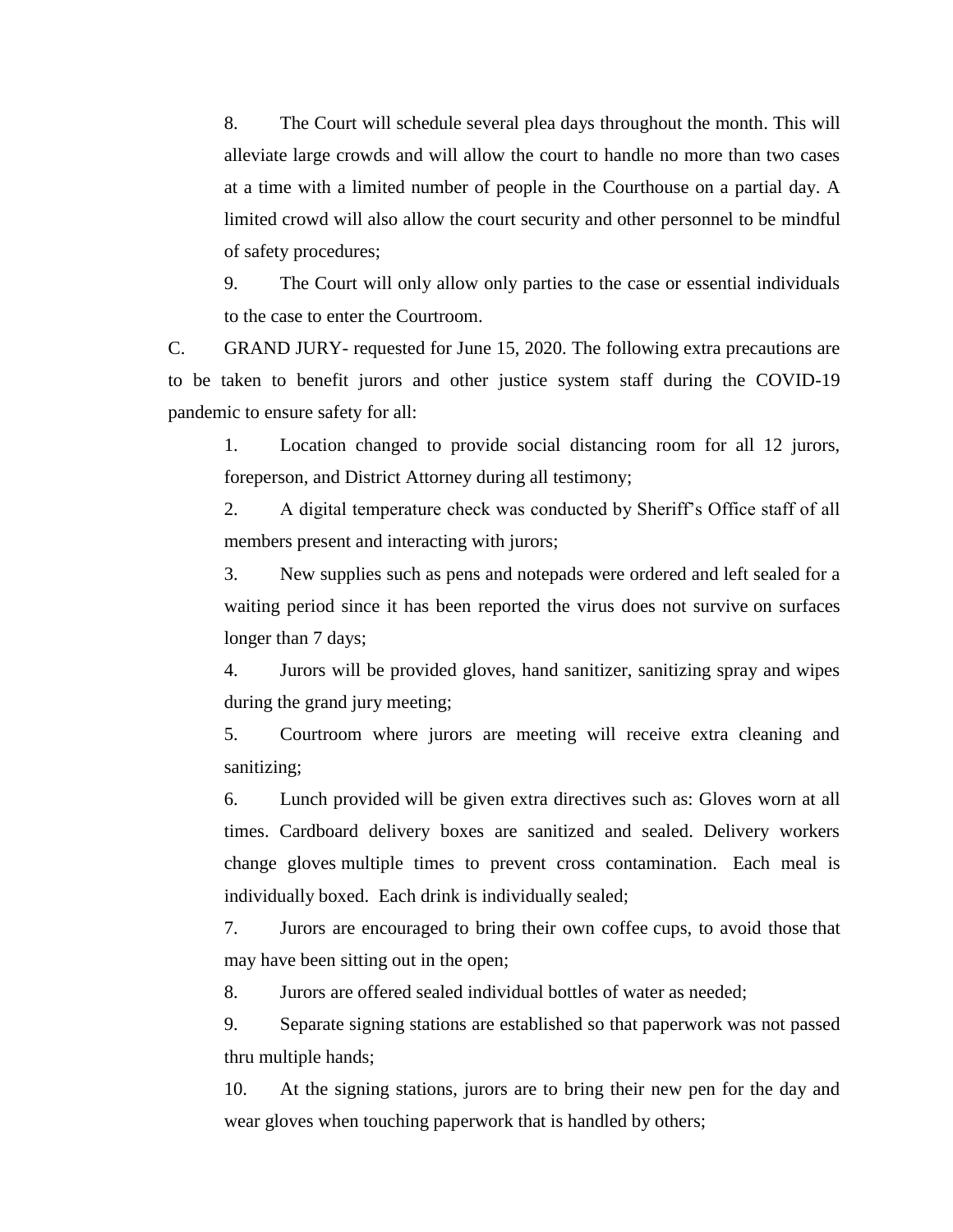11. Jurors were always reminded to remain socially distant when at signing stations and on breaks;

12. After the grand jury: pens, notepads and other supplies used were sanitized and stored sealed for 2 weeks or until the next grand jury session. Those supplies will not be available for others to use;

13. Alternate jurors will be on standby by telephone, to reduce jurors in attendance, if the need arises to use them.

#### D. CIRCUIT & CHANCERY COURT

- 1. Limitation of the number of persons in the courtroom and hallways;
- 2. Staggering of cases and hearing times;

3. Maintaining of social distancing in the courthouse and in the courtroom, and handling of witnesses (e.g., having witnesses remain in their vehicles or placing them in separate rooms);

4. The use of personal protection such as face masks, as well as appropriate use of disinfectants to protect court personnel and the public;

5. Allowing agreed matters or contested matters that do not require sworn testimony to be handled via telephone, teleconferencing, email, video conferencing or other means that do not involve in-person contact.

#### E. MUNICIPAL COURTS

- 1. Staggered docket;
- 2. Social distancing;
- 3. Selective entry.

#### V. HAWKINS

#### A. GENERAL SESSIONS & JUVENILE COURT

1. As appropriate, individuals will be screened prior to entering the premises;

2. Separate Courtrooms will be utilized for different types of cases, depending on the number of people scheduled to appear, with the bigger groups being held in Circuit Courtroom;

3. Empty courtrooms and other areas will be used to as waiting areas to allow for social distancing. Civil Cases be held in Circuit Courtroom when possible, to accommodate a heavy docket;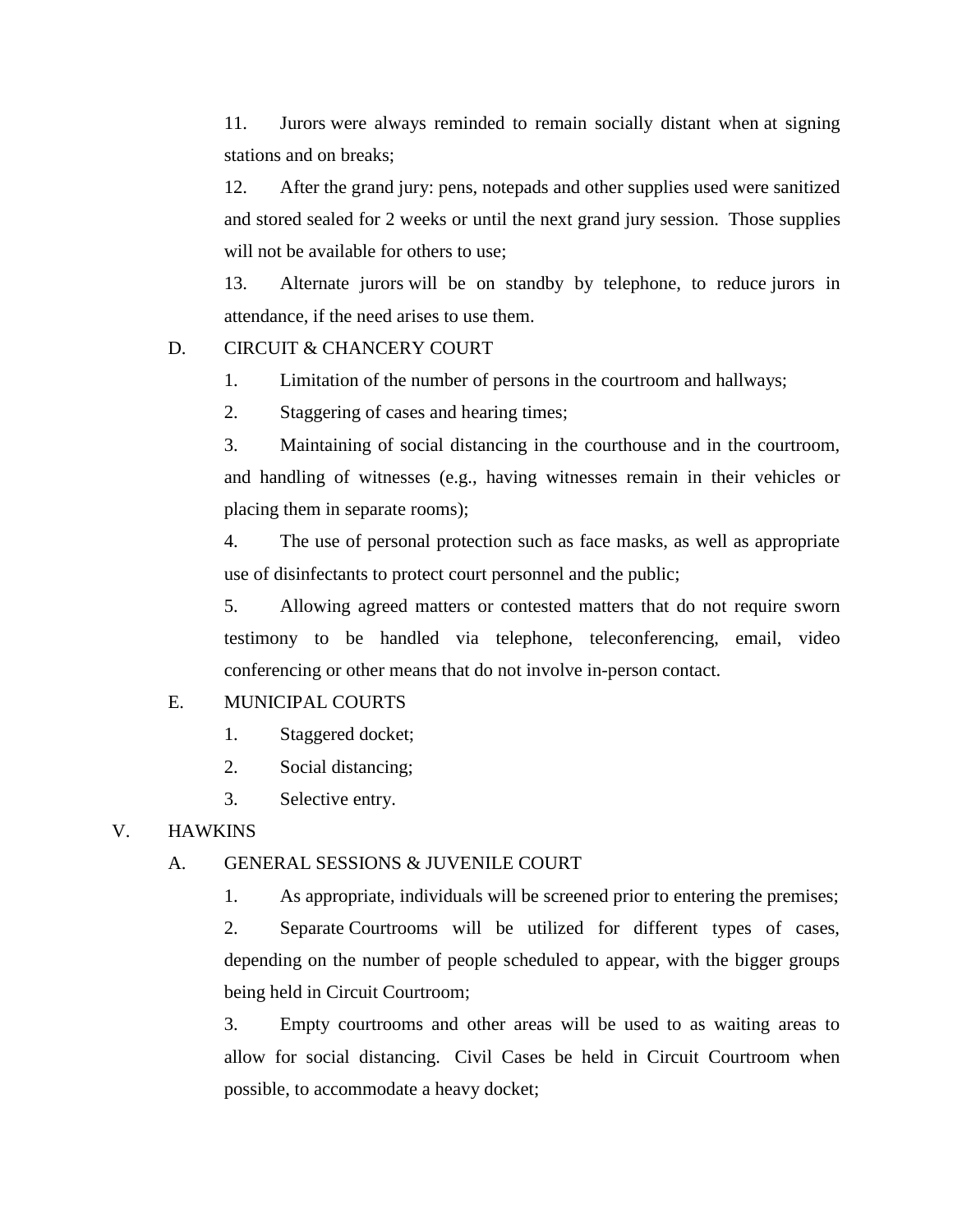4. Court Security Officers will assist in controlling the number of people in each courtroom and identify each person appearing before entering into courtroom;

5. Only Officers, Attorneys, Defendants, Court Clerks, Witnesses and others approved by the Court will be allowed to enter;

6. The court will make every effort to minimize in court hearings and unnecessary interaction between court personnel and members of the public.

#### B. CRIMINAL COURT

1. May 1, 2020 is traditionally announcement day for Attorneys and Defendants. The Defendants in person appearance has been suspended with Attorneys and making a disposition announcement to the Court by fax or e-mail to the Clerk or Judge. The Judge will be available for announcements on May 1, 2020 at 9:00AM in the Chancery Courtroom while the Grand Jury meets in the Criminal Courtroom;

2. Jury trials previously scheduled will be rescheduled after July 3, 2020;

3. May 7, 2020 is an Arraignment day for Defendants that are incarcerated. The Attorneys can waive Arraignment and have the case set for trial without the Defendant being brought to Court. If an attorney requests an in person proceeding, then the court will hear them on a two at a time basis in the Courtroom. Where one is at the podium, while the other will be waiting on the side bench;

4. May 8, 2020 is an Arraignment day for Defendants on bond. There is normally a large crowd at the Courthouse. To alleviate the crowd, the Court Security will have a copy of the docket. If the Defendant has not been indicted, then they will not enter the Courthouse. Each Defendant will be given an appearance date of July 3, 2020 at 9:00 AM for an Arraignment. If the Defendant requests counsel, then they will be given an Affidavit of Indigency form to fill out and return to the Court Clerk for appointment of counsel;

5. The Public Defender, Appointed Attorneys and Retained Attorneys are encouraged to keep their clients informed on all dates and matters before the Court. Attorneys can waive Arraignment and schedule court dates without their clients being present;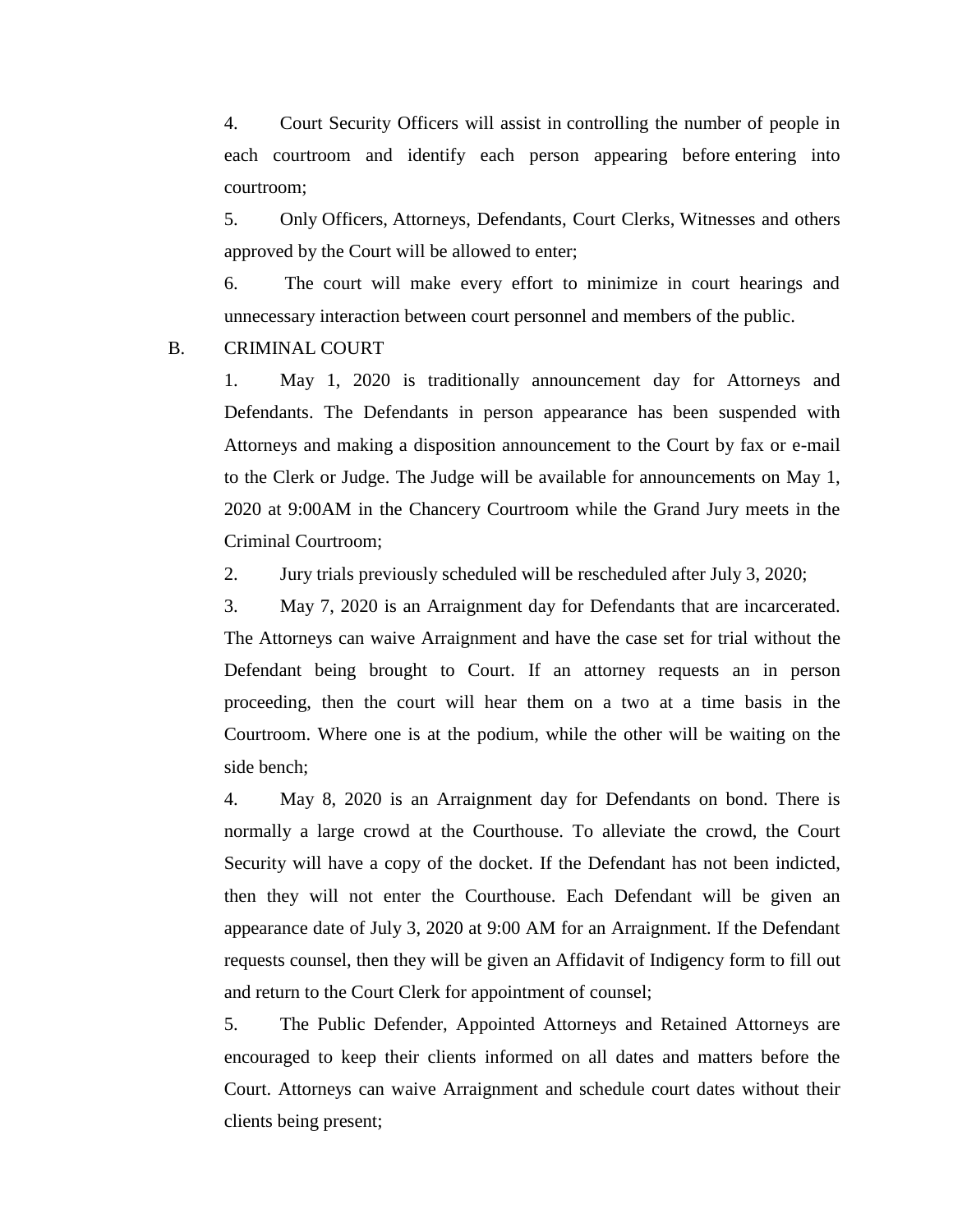6. For Arraignments or other in person appearances, the Defendants will be allowed to enter the Courtroom on a two at a time basis. One Defendant will be at the podium while the other waits on the side bench. Masks, cloth coverings and hand sanitizer are encouraged;

7. The podium will be sprayed with disinfectant after each appearance by court personnel;

8. The Court will schedule several plea days throughout the month. This will alleviate large crowds and will allow the court to handle no more than two cases at a time with a limited number of people in the Courthouse on a partial day. A limited crowd will also allow the court security and other personnel to be mindful of safety procedures;

9. The Court will only allow only parties to the case or essential individuals to the case to enter the Courtroom.

C. GRAND JURY- requested for June 1, 2020. The following extra precautions are to be taken to benefit jurors and other justice system staff during the COVID-19 pandemic to ensure safety for all:

1. Location changed to provide social distancing room for all 12 jurors, foreperson, and District Attorney during all testimony;

2. A digital temperature check was conducted by Sheriff's Office staff of all members present and interacting with jurors;

3. New supplies such as pens and notepads were ordered and left sealed for a waiting period since it has been reported the virus does not survive on surfaces longer than 7 days;

4. Jurors will be provided gloves, hand sanitizer, sanitizing spray and wipes during the grand jury meeting;

5. Courtroom where jurors are meeting will receive extra cleaning and sanitizing;

6. Lunch provided will be given extra directives such as: Gloves worn at all times. Cardboard delivery boxes are sanitized and sealed. Delivery workers change gloves multiple times to prevent cross contamination. Each meal is individually boxed. Each drink is individually sealed;

7. Jurors are encouraged to bring their own coffee cups, to avoid those that may have been sitting out in the open;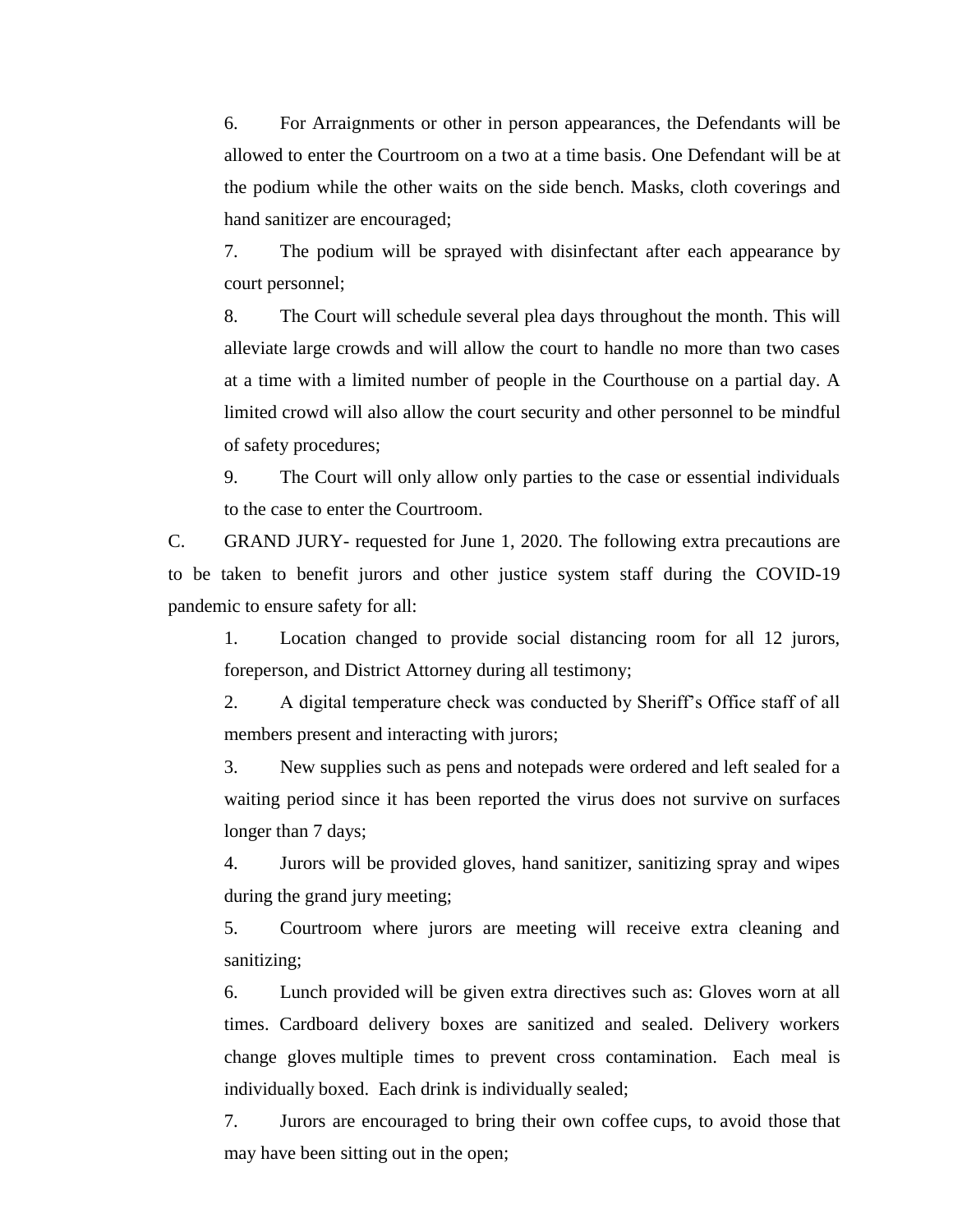8. Jurors are offered sealed individual bottles of water as needed;

9. Separate signing stations are established so that paperwork was not passed thru multiple hands;

10. At the signing stations, jurors are to bring their new pen for the day and wear gloves when touching paperwork that is handled by others;

11. Jurors were always reminded to remain socially distant when at signing stations and on breaks;

12. After the grand jury: pens, notepads and other supplies used were sanitized and stored sealed for 2 weeks or until the next grand jury session. Those supplies will not be available for others to use;

13. Alternate jurors will be on standby by telephone, to reduce jurors in attendance, if the need arises to use them.

#### D. CIRCUIT & CHANCERY COURT

- 1. Limitation of the number of persons in the courtroom and hallways;
- 2. Staggering of cases and hearing times;

3. Maintaining of social distancing in the courthouse and in the courtroom, and handling of witnesses (e.g., having witnesses remain in their vehicles or placing them in separate rooms);

4. The use of personal protection such as face masks, as well as appropriate use of disinfectants to protect court personnel and the public;

5. Allowing agreed matters or contested matters that do not require sworn testimony to be handled via telephone, teleconferencing, email, video conferencing or other means that do not involve in-person contact.

#### E. MUNICIPAL COURTS

1. Bulls Gap Municipal Court does not have court scheduled for May.

2. Rogersville Municipal Court does not have court scheduled for May. Rogersville Municipal Court will reopen in June.